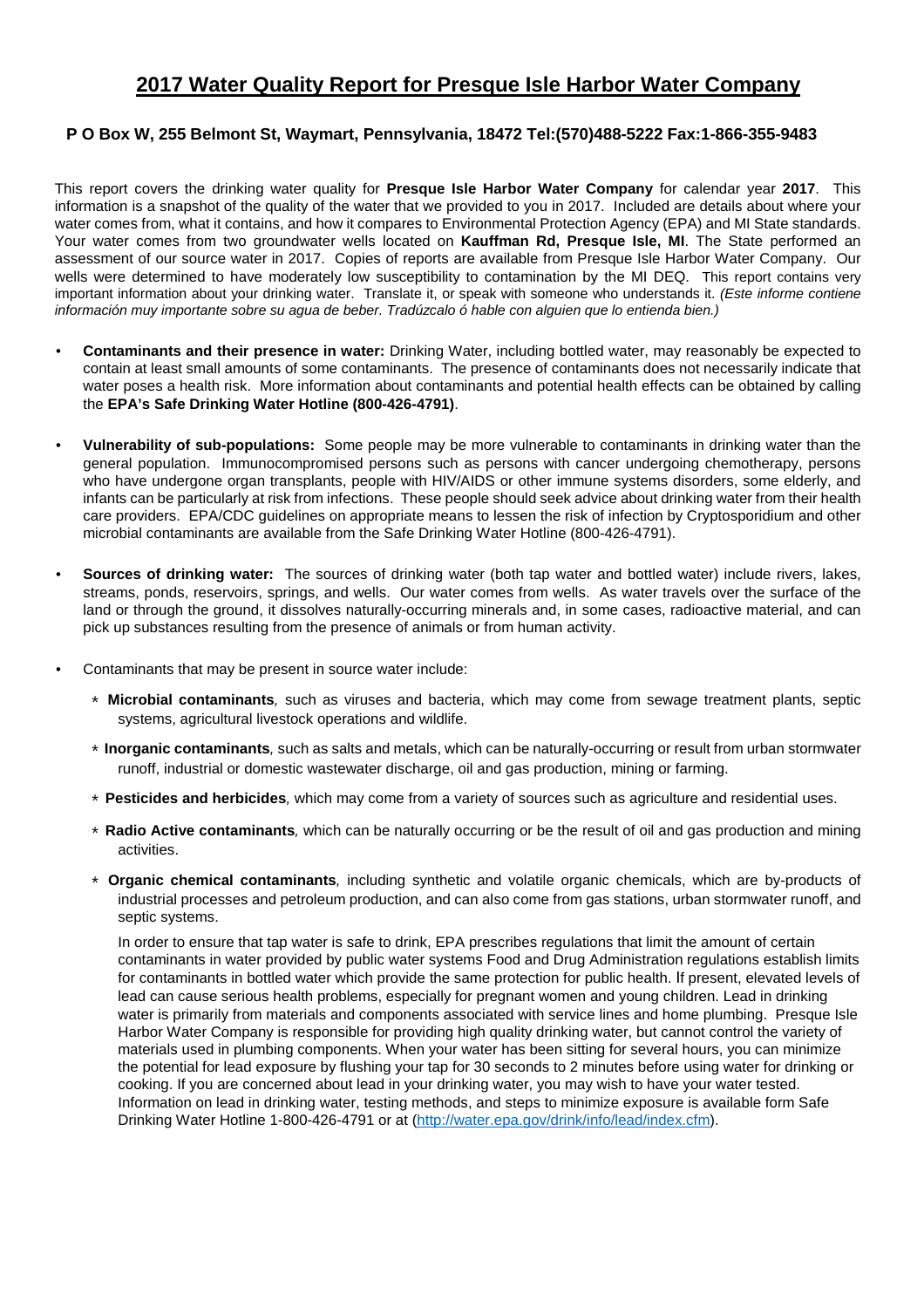### 1 of 2

## **Water Quality Data**

The table below lists all the drinking water contaminants that we detected during the 2017 calendar year. The presence of these contaminants in the water does not necessarily indicate that the water poses a health risk. Unless otherwise noted, the data presented in this table is from testing done January 1 – December 31, 2017. The State allows us to monitor for certain contaminants less than once per year because the concentrations of these contaminants are not expected to vary significantly from year to year. All of the data is representative of the water quality, but some are more than one year old.

## **Terms and abbreviations used below:**

- Maximum Contaminant Level Goal (MCLG): The level of a contaminant in drinking water below which there is no known or expected risk to health. MCLGs allow for a margin of safety.
- Maximum Contaminant Level (MCL): The highest level of a contaminant that is allowed in drinking water. MCLs are set as close to the MCLGs as feasible using the best available treatment technology.
- Maximum Residual Disinfectant Level (MRDL): The highest level of a disinfectant allowed in drinking water. There is convincing evidence that addition of a disinfectant is necessary for control of microbial contaminants.
- Maximum Residual Disinfectant Level Goal (MRDLG): The level of a drinking water disinfectant below which there is no known or expected risk to health. MRDLGs do not reflect the benefits of the use of disinfectants to control microbial contaminants.
- N/A: not applicable ND: not detectable at testing limit ppb: parts per billion or micrograms per liter ppm: parts per million or milligrams per liter pCi/l: picocuries per liter (a measure of radioactivity). RAA: Running Annual Average
- Action Level (AL): Concentration of a contaminant which, if exceeded, triggers treatment or other requirements a water system must follow.

| Regulated<br>Inorganic<br><b>Contaminants</b> | <b>MCL</b> | <b>MCLG</b> | <b>Our Water</b> | <b>Sample Date</b> | <b>Violation</b><br>Yes / No | <b>Typical Source of Contaminants</b>   |
|-----------------------------------------------|------------|-------------|------------------|--------------------|------------------------------|-----------------------------------------|
| Arsenic (ppb)                                 | 10         | $\Omega$    | Not Detected     | 05/25/2011         | No                           | Erosion of natural deposits, runoff.    |
| Nitrate (ppm)                                 | 10         | 0.4         | Not Detected     | 09/11/2017         | No                           | Erosion of natural deposits             |
| Nitrite (ppm)                                 |            | 0.05        | Not Detected     | 09/11/2017         | <b>No</b>                    | Erosion of natural deposits             |
| Fluoride (ppm)                                | 4.0        | 0.1         | 1.1              | 09/11/2017         | <b>No</b>                    | Erosion of natural deposits             |
| Barium (ppm)                                  | 2          | 0.01        | 0.03             | 05/25/2011         | <b>No</b>                    | Erosion of natural deposits, discharge. |

#### **Samples Collected at the Well House:**

| <b>Chemical</b><br><b>Contaminants</b> | <b>MCL</b> | <b>MCLG</b> | <b>Our Water</b> | <b>Sample Date</b> | <b>Violation</b><br>Yes / No | <b>Typical Source of Contaminants</b> |
|----------------------------------------|------------|-------------|------------------|--------------------|------------------------------|---------------------------------------|
| Pesticides (ppm)                       | 0.005      | 0.001       | Not Detected     | 04/10/2014         | No                           | Pesticide runoff.                     |
| Herbicides (ppm)                       | 0.07       | 0.001       | Not Detected     | 04/10/2014         | No                           | Herbicide runoff.                     |
| Carbamates (ppm)                       | 0.2        | 0.0005      | Not Detected     | 04/14/2014         | No                           | Insecticide runoff.                   |